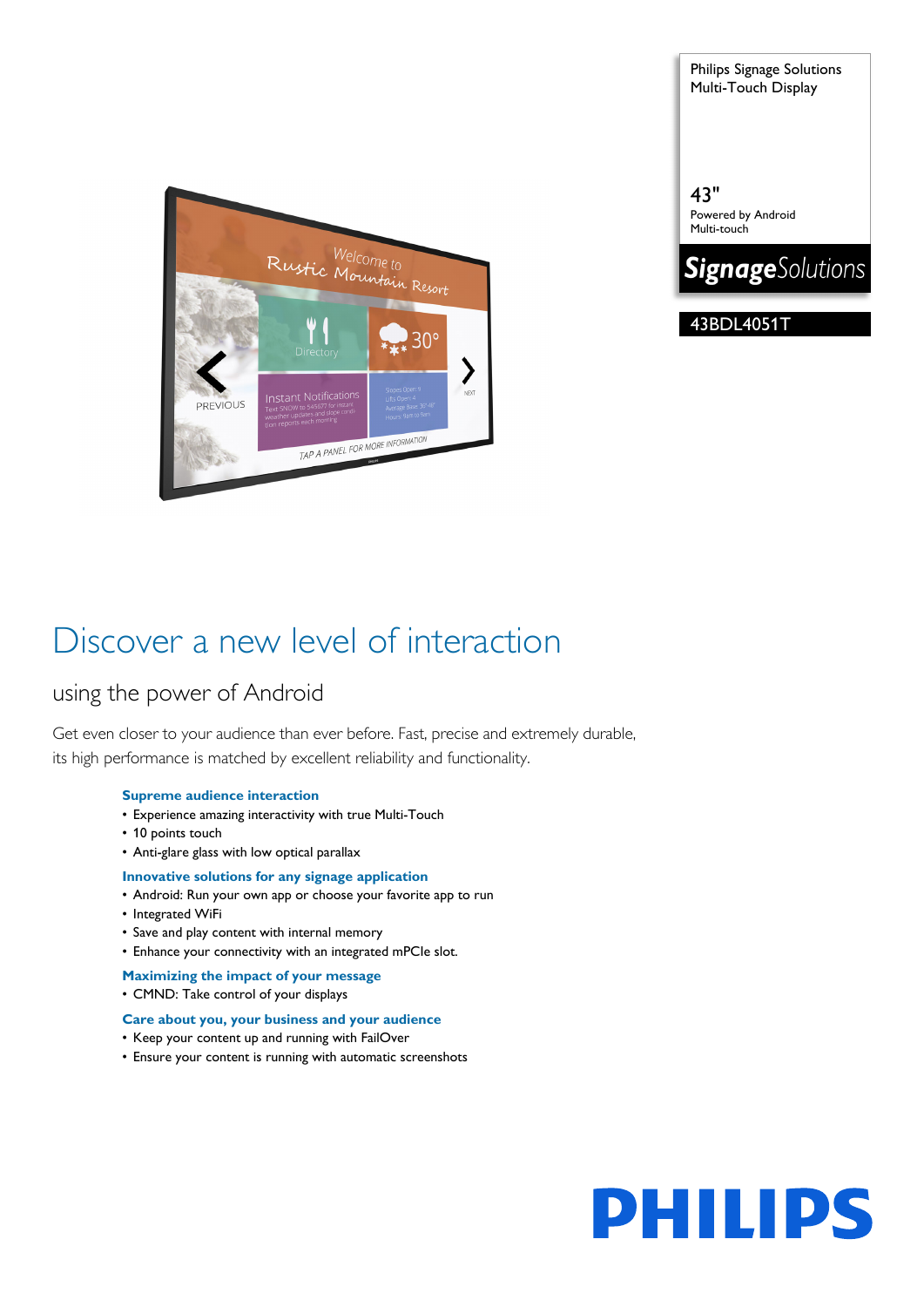# **Highlights**

# **Plug & Play Multi-Touch**



A brand new level of interactivity is now available thanks to integrated touch technology. More flexibility and optimum simultaneous touch performance coupled with excellent operability opportunities to give you the ultimate in user interaction. The Multi-Touch displays are enabled with automatic touch recognition. The USB connector is HID compliant, providing true plug-and-play operation.

# **Anti-glare glass**

With this integrated touch display, the antiglare glass with low optical parallax allows for the most immersive touch experience. With little to no glare and low reflection on the display, images are crystal clear with pure color and great clarity.

# **Powered by Android**

WIth Android OS integrated into the display, you can work with the most developed OS on the planet and save your own app directly into the display. Or, choose from the large library of Android apps and play content from there. With the built-in scheduler, you can daypart

your apps and content based on your customer and time of day and with the auto orientation feature, showing content in portrait or landscape is as simple as turning the display.

# **FailOver**



Keeping your content up and running is critical for demanding commercial applications. While it is unlikely you will face a content disaster, FailOver provides content protection with a revolutionary technology that plays back-up content on screen in the event of a media player failure. FailOver automatically kicks in when the primary input fails. Simply select a primary input connection and a FailOver connection and your ready for instant protection.

# **Internal Memory**



Save and play content with internal memory. Upload your media into the display and

playback content immediately. Working in conjunction with the internal browser, it also serves as a memory cache when streaming online content. If the network ever fails, the internal memory keeps content running by playing a cached version of the content, ensuring that your media stays up even if the network goes down.

# **PCI Slot**

With an integrated PCI slot, you can connect a WiFI/bluetooth or 4G LTE module, allowing for even greater communication with the display. Machine to machine communication is also enhanced, with numerous configurations available for customers to use, such as the ability to expand product features or signalhandling capability.

# **CMND**



A robust display management platform, CMND puts the power back into your hands. Update and manage content with CMND & Create or control your settings with CMND & Control. It's all possible with CMND.

**SING** LED



Multi-**Touch** Plug & Play